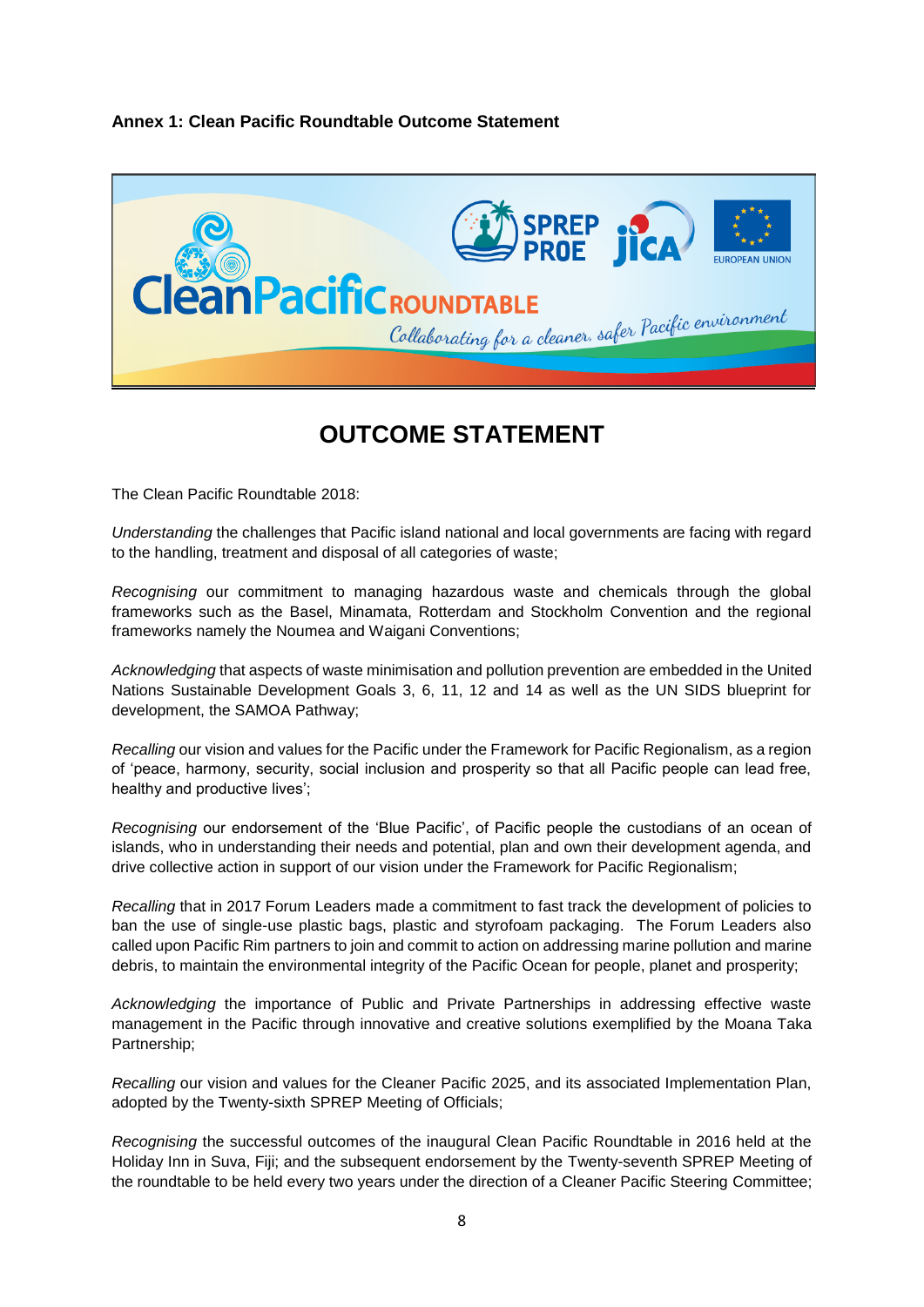We hereby declare as follows:

- 1. *Encourage* Pacific island countries and territories to adopt and enforce a robust legislative framework dealing with waste and pollution issues and *promote* legal frameworks that use economic tools to minimise waste generation;
- 2. *Recognise* the important role of Public Private Partnerships to address the challenges of waste management and pollution in the Pacific;
- 3. *Recognise* the vulnerability and impacts of marine debris, plastics and microplastics, as a priority issue for the region noting that the main source is from outside the region;
- 4. *Recognise* that the issue of marine debris, plastics and microplastics is not just a waste and material management issue, but also has strong linkages to biodiversity, food security and climate change;
- 5. *Recognise* SPREP as the *UN Environment Global Partnership on Marine Litter (GPML) Regional Node* for the Pacific region, and endorse, in principle, the *Pacific Marine Litter Action Plan* that will be presented to the upcoming SPREP Executive Board Meeting to be considered for endorsement;
- 6. *Endorse* the role of SPREP as the lead agency of the Council of Regional Organisations of the Pacific (CROP), working with Pacific island Members and partners to coordinate and implement regional action across the Pacific to address marine debris, plastics and microplastics and that the regional approach be complemented by national efforts of information sharing on legislation, best practice and national approaches, between Pacific island countries and territories;
- 7. *Support* SPREP's lead role in assisting countries address marine debris, plastics and micro-plastics as a transboundary issue as part of its Regional Seas Programme at the international negotiations for a legal binding framework as well as commit to exploring a regional legal binding framework, possibly under the Noumea Convention;
- 8. *Develop* the regional action plan on disaster waste management in alignment with the Framework for the Resilient Development in the Pacific, the Cleaner Pacific 2025, the Disaster Waste Management Guideline in Asia and the Pacific and other relevant documents including national disaster plans;
- 9. *Recognise* the importance of disaster preparedness, response and recovery in reducing loss of human life , whilst minimising the adverse consequences to economic, social and environmental systems;
- 10. *Support* the full implementation of the Paris Agreement to minimise the increase of climate induced disasters;
- 11. *Develop* a standardised and coordinated regional response for a disaster waste mechanism that will attend to affected Pacific island countries and territories in a timely manner;
- 12. *Develop* a standardised estimation tool for the amount of disaster waste and related cost to be incorporated into the Post Disaster Needs Assessment processes;
- 13. *Commit* to managing hazardous waste and chemicals in an environmentally sound manner through the *development* of a regional work plan to address the challenges that Pacific island countries and territories are facing in the management of hazardous waste at the national level;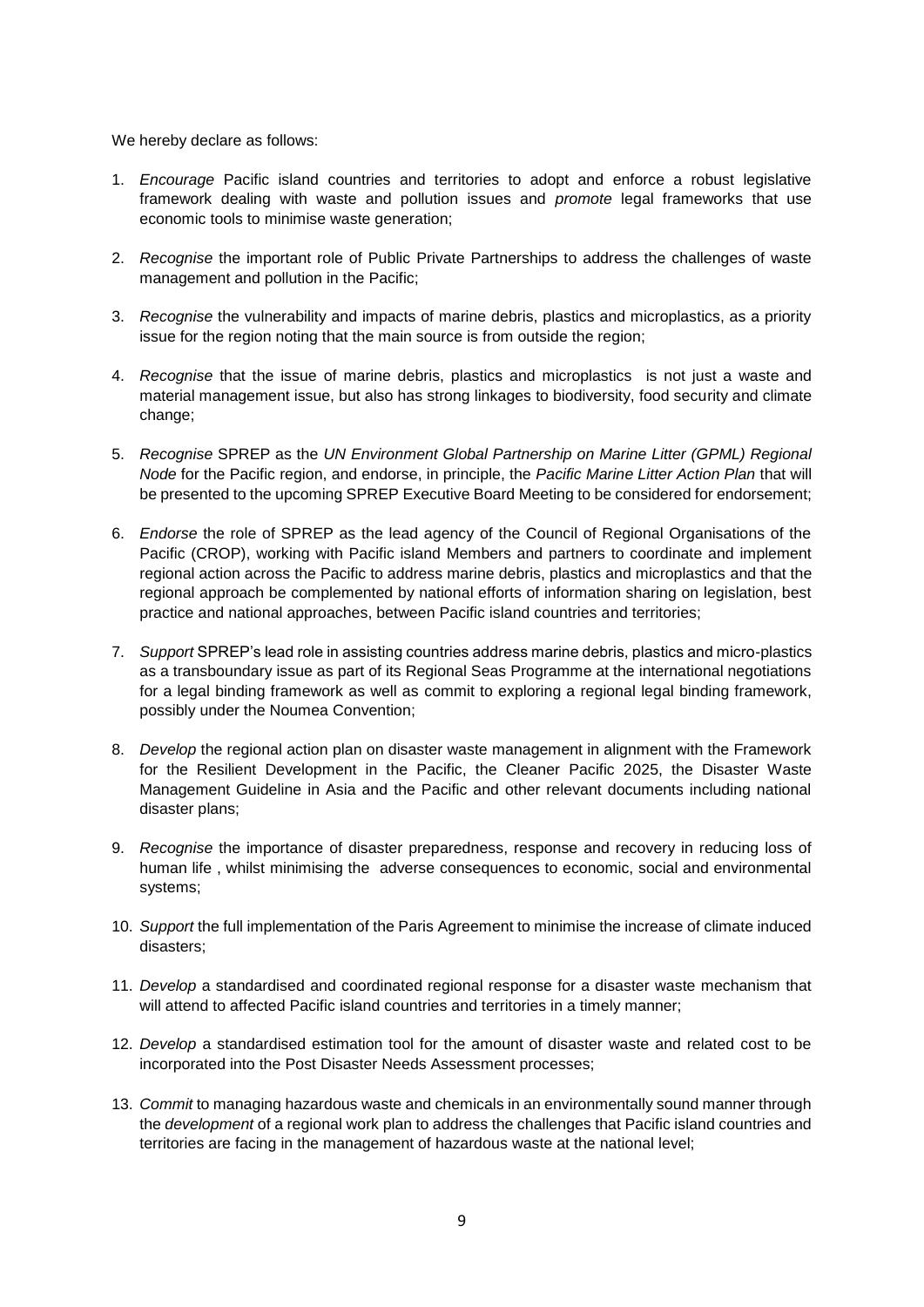- 14. *Encourage* all Pacific island countries and territories to evaluate their national situations in hazardous waste management and consider becoming party to the relevant global and regional multilateral environmental agreements to help address their challenges;
- 15. *Note* the progress on the proposed GEF 7 Global 'ISLANDS' programme which was well received by Pacific island Members and donors and supported for continued development by the UN Environment and SPREP. *Welcome* the opportunity to benefit from closer cooperation with SIDS from other regions under the GEF7 proposal. *Note* the new programme will build upon lessons learnt from past projects and will consider careful integration of partner-funded activities across the region;
- 16. *Commit* to progress best practice in solid waste management through prevention. reduction, recovery, treatment and disposal reflected in the national waste management plans and strategies;
- 17. *Promote* the recovery of resources from green waste to avoid disposing of it to landfill or by burning which is harmful to human health and the environment;
- 18. *Promote* the establishment of recycling hubs in the Pacific to collect all categories of recyclable materials including sending them to recycling companies;
- 19. *Develop* the recycling information hub and explore the possibility of establishing the "Pacific Regional Recycling Association";
- 20. *Commit* to continue promoting the Pacific islands as a tourist destination through the healthy oceans and clean environment campaign;
- 21. *Develop* a regional programme to assist all Pacific island countries and territories in establishing proper waste management systems in tourist establishments;
- 22. *Commit* to strengthening partnerships between regional entities (such as CROP) and national tourism promotion agencies and operators;
- 23. *Develop* a matrix to identify, assess and address gaps not currently covered by waste management and pollution control activities and *strengthen* cooperation and collaboration between national, regional and development partners in resourcing of technical and financial assistance of appropriate waste management activities including development of relevant policies and regulations in addressing national waste management issues;
- 24. *Enhance, recognise* and *utilise* training initiatives and the sharing of information and opportunities available at national, regional, and international institutions for ongoing professional development and best practice related to waste and pollution management and *support* the establishment of an appropriate monitoring and evaluation mechanism to measure progress in waste and pollution management;
- 25. *Adopt* the diverse modes of technical capacity available at the national and regional levels, in the area of waste and pollution management to improve the capabilities of all relevant stakeholders at the national and regional levels;
- 26. *Recognise* the need for the establishment of institutional mechanisms to facilitate "Pacific People to Pacific People" cooperation for waste and pollution management and *emphasise* the need for national and regional waste experts, as key facilitators;